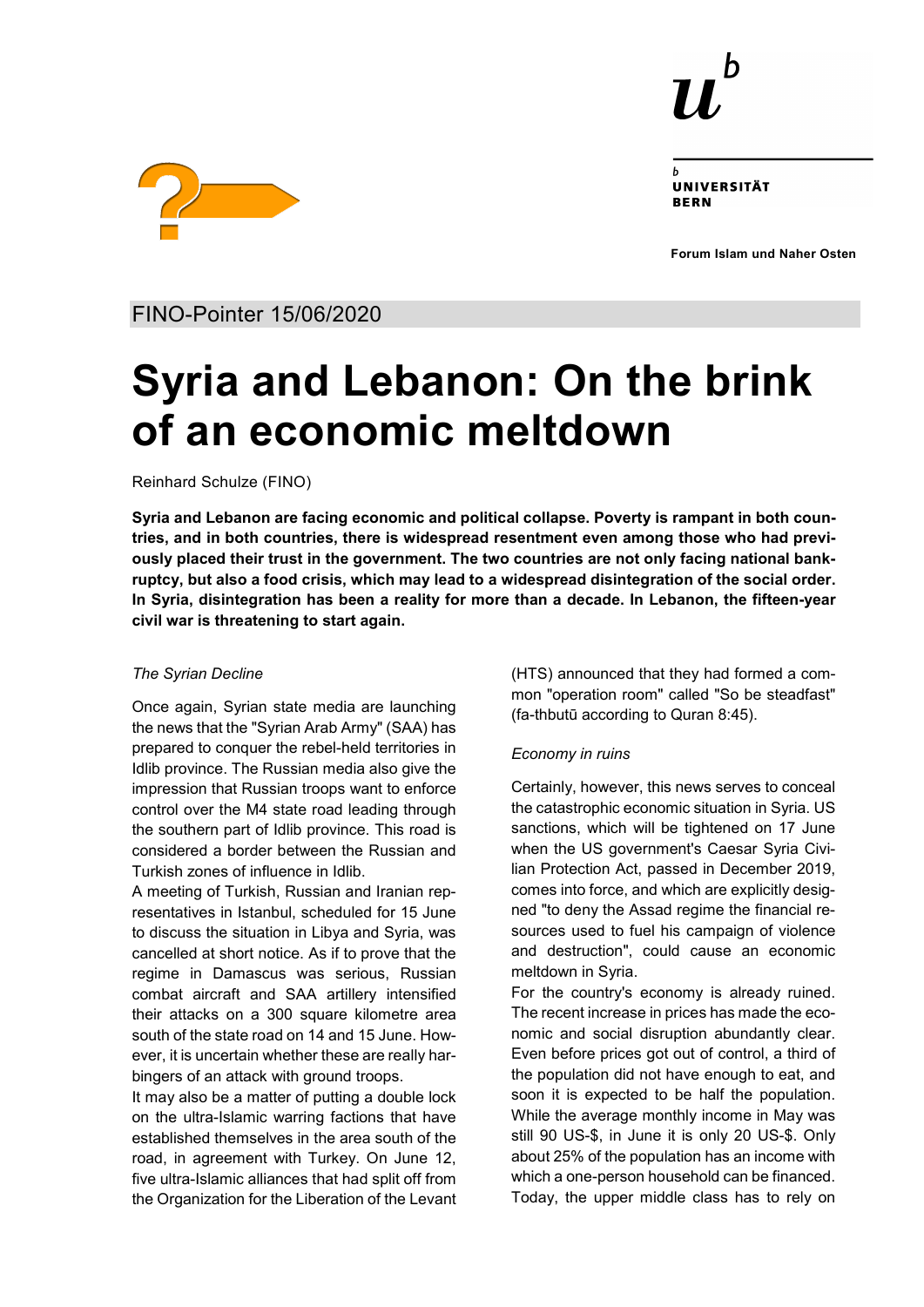

**UNIVERSITÄT BERN** 

savings to support a family. Now, even a civil servant with a middle income would use up his entire salary if he went to a hamburger snack once a week.

# *Financial disaster*

The government in Damascus has largely used up its financial reserves. Lebanon, whose financial sector has saved Syria from bankruptcy on several occasions, can no longer help. The Lebanese banking sector, which is based on the dollar and used by Syrian companies for their foreign business, has collapsed due to the unrest in the country. New foreign currency is hardly coming into Syria. Oil and gas production in those areas controlled by government troops now supplies almost only a black market; the profits from this strengthen the position of the new oligarchs, local commanders and gangsters. The regime's attempt to remove control of the family of Rāmī Makhlūf over their companies, which control large parts of the Syrian economy, has not brought about the longed-for relief in the financial sector.

The regime is desperately trying to take countermeasures. The newly appointed Prime Minister Husayn ʿArnūs (67) who has been part of the government apparatus for some time and as an engineer, was most recently responsible for water management, is to head the government until the announced new elections (currently scheduled for 19 July): The focus is on "maintaining strict control over the currency market and the exchange companies". At the same time, the money circulation in the country is to be brought back under the control of "regular institutions", as the governor of the Central Bank of Syria, Hāzim Karfūl announced. The protests in the Druze city of as-Suwayda and in Darʿā, which have been continuing since June 7, are quickly reinterpreted by the state media as "protests against the US sanctions". In reality, however, the protests are directed both against the regime's economic policy as well as against the presence of Iranian troops in the region.

There is little prospect of success for these countermeasures. Large parts of the Syrian market are kept alive by a black economy and smuggled goods. The directive to the ministries

to compile a list of goods that are mainly smuggled seems cynical. By simplifying import and export procedures, by issuing import certificates and by extending the import list, the state should then ensure that the movement of goods takes place "through the regular channels". The only consolation for the regime is the Russian and Iranian criticism of the "economic terrorism of the Western states". Moreover, delegations from China, who are currently in Damascus, announce that a new, financially strong player will soon settle in Syria.

### *New Protests in Lebanon*

On 15 March, the Lebanese government had largely sealed off the country due to the Covid 19 pandemic. The borders with Syria were closed. So far, the pandemic has only been partially contained. Between 16 and 18 June, the country plans to reopen two border crossings with Syria (in the north towards Tartūs and on the Damascus-Beirut highway). However, only Lebanese who are in Syria will be allowed to cross the border. In the northern Lebanese city of Tripoli, young men blocked the highway to Syria on June 12 to stop two trucks of the United Nations World Food Programme (WFP) that were supposed to transport food aid to Syria. Demonstrators claim the trucks were supposed to smuggle goods into Syria. The protests quickly spread to Beirut and other cities in the country. In the process, numerous public facilities in downtown Beirut were destroyed, shops looted, firebombs thrown and passers-by attacked by motorcyclists.

The government in Beirut agrees that the state must react harshly to the protests. "These are not protests against hunger and the economic situation. It is an organised campaign of sabotage, and a firm and decisive response should be taken to counter this growing phenomenon. Those who instigate finance and direct it must be arrested," said Prime Minister Hassan Diab. President Michel Aoun called for preventive measures against potential "saboteurs". The former prime minister Saʿd Harīrī suspected the Shiite parties Hizbullah and Amal of "fomenting chaos" in order to eventually launch a coup against the government with the help of the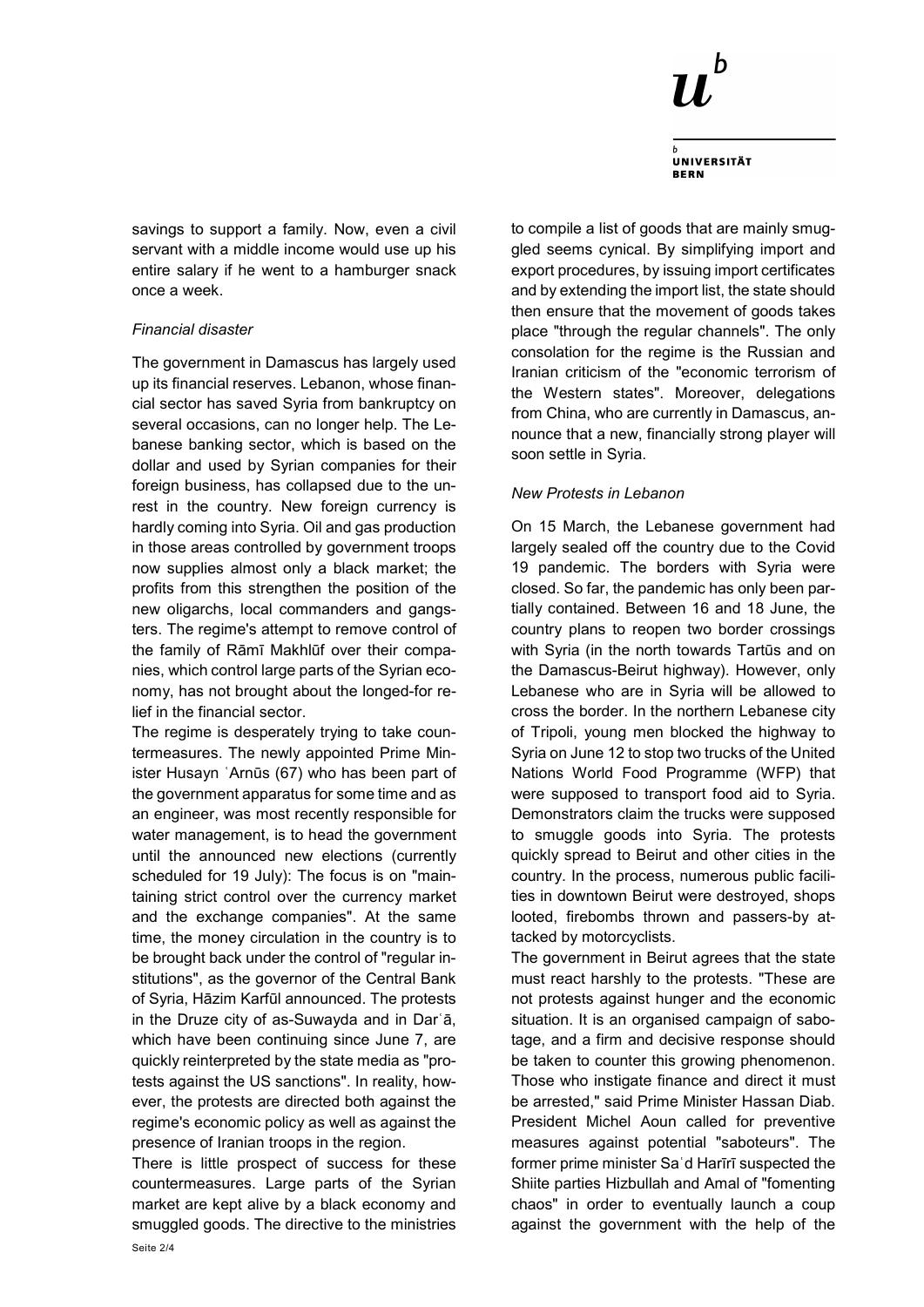

**UNIVERSITÄT BERN** 

army. As expected, Hizbullah spokespersons rejected these accusations and clarified that the demonstrators called 'Scooter Rioters' did not belong to a certain sect or came from a certain part of the country. Indirectly, Hizbullah thus confirmed there are a growing number of people in Lebanon not only wanting to get rid of the political elite, but having renounced the whole system of regional-sectarian order.

This distancing does not convince many Lebanese. They claim that Hezbollah is "working against a confessional peace" and is opposed to a secular democratic order. They fear that Hezbollah is infiltrating the state authorities in order to force the state to close ranks with the regime in Damascus.

### *The Lebanese Doom*

The country is deeply divided. The only thing the protesters agree on is their anger at politics and the state, which they blame for the catastrophic economic situation. Hunger is spreading in the formerly rich country. Almost 40% of the working population is unemployed. Only 20% of the population can still afford to live in the country without getting into debt, drawing on savings or moving around in an economy. Similar to Syria, the Lebanese currency has lost dramatically in value against the dollar. The dollar shortage, combined with already negative economic growth, has put pressure on the Lebanese middle class and increased poverty. Since the banks have massively restricted the withdrawal of dollars, many families who have invested their savings in dollars are no longer able to pay their debts. Officially, the Lebanese lira has been pegged to the US dollar since 1997, but the lira is now only traded at one-fifth of the pegged value.

In the meantime, the government has also recognised that large sections of the population are rapidly becoming impoverished and many are starving. This is especially true for the approximately one million Syrian refugees in the country, many of whom would like to get rid of them as quickly as possible.

With a debt ratio of about 180% of GDP, Lebanon is the most indebted country in the world after Japan and Greece. For weeks now, the Lebanese government has been holding talks with the International Monetary Fund to agree a financial rescue plan. Between 10 and 15 billion dollars in external financing will be needed to carry out a minimum of government tasks. However, so far there are no signs of an imminent agreement.

So the government is taking a wait-and-see approach. It hopes that the money will somehow come from outside. It is also counting on Lebanon's share of the presumed oil and gas reserves in the Mediterranean, which are soon to be developed through exploratory drilling. President Aoun had announced that Lebanon had now joined the elitist club of oil producers. However, tenders for bids for a second offshore licensing round for companies like Total in France and Novatek in Russia have only recently been opened. Both companies, together with Italy's ENI, belong to an international energy consortium that has been awarded a contract for test drilling in 2017 in two of the ten exploration blocks claimed by Lebanon.

However, it would still take a decade for money to flow into the state coffers, provided the size of the deposits is in line with expectations. In April, the country's Minister of Energy, Raymond Ghayyār, had to admit that the initial exploration had failed to find any gas that could be developed commercially and profitably. So one hopes for better news about the other nine exploration blocks.

The neighbouring countries, above all Israel and Cyprus, have already made considerable progress. In January 2019, energy ministers from Cyprus, Egypt, Greece, Jordan and Israel met with representatives of Italy and the Palestinian Authority in Cairo to launch the East Mediterranean Gas Forum (EMGF), which aims to create a regional gas market and ensure security of supply and demand. Lebanon did not join the EMGF, as it has no official diplomatic relations with Israel. However, in doing so, the country was gambling away the chance to reach an agreement with Israel to settle the crippling dispute over the offshore border demarcation.

*Hope for oil*